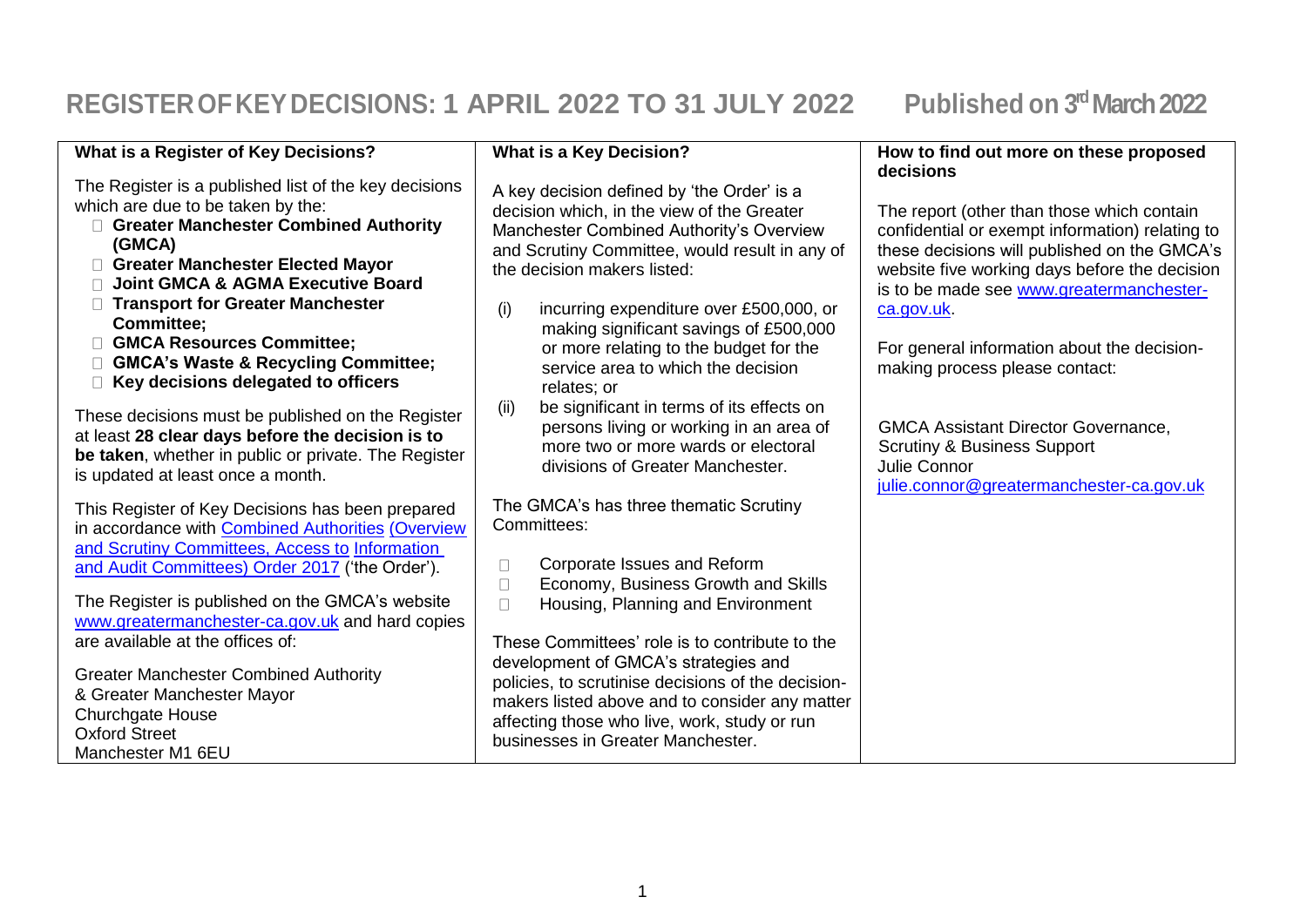| <b>Decision title</b>                                                                                                                  | <b>Decision</b><br><b>Maker</b>                | <b>Planned</b><br><b>Decision</b><br><b>Dates</b> | What is the decision?                                                                                                                                                                                                                                                         | <b>Documents to be</b><br>considered | <b>Officer Contact</b>                                                  |
|----------------------------------------------------------------------------------------------------------------------------------------|------------------------------------------------|---------------------------------------------------|-------------------------------------------------------------------------------------------------------------------------------------------------------------------------------------------------------------------------------------------------------------------------------|--------------------------------------|-------------------------------------------------------------------------|
| <b>Greater Manchester</b><br>Resource and<br>Waste Strategy -<br><b>Outline Proposals</b>                                              | Greater<br>Manchester<br>Combined<br>Authority | Between 1 Jun<br>2022 and 30<br>Sep 2022          | To agree outline proposals<br>and to commence public<br>consultation                                                                                                                                                                                                          | Report with<br>Recommendations       | David Taylor<br>david.taylor@greatermanchester-ca.gov.uk                |
| Award of the<br><b>Brownfield Housing</b><br><b>Fund Additional</b><br>£27m Allocation<br><b>Tranche to District</b><br><b>Schemes</b> | Greater<br>Manchester<br>Combined<br>Authority | Between 1 Jun<br>2022 and 31 Jul<br>2022          | Award of the Brownfield<br><b>Housing Fund Additional</b><br>£27m Allocation Tranche to<br><b>District Schemes</b>                                                                                                                                                            | Report with<br>recommendations       | Neil Waddington<br>neil.waddington@greatermanchester-<br>ca.gov.uk      |
| Maintenance and<br>Repair of PPE<br>(GMFRS)                                                                                            | Greater<br>Manchester<br>Combined<br>Authority | 27 May 2022                                       | To award a contract for the<br>provision of a service for<br>Maintenance and Repair of<br>PPE (Laundry) for Greater<br>Manchester Fire and<br>Rescue Service. GMCA to<br>delegate authority to the<br><b>GMCA Treasurer in</b><br>conjunction with the Chief<br>Fire Officer. | Report with<br>Recommendations       | <b>Andrew Elliott</b><br>andrew.Elliott@greatermanchester-<br>ca.gov.uk |
| <b>Devolved Adult</b><br><b>Education Budget -</b><br>2022/2023<br>Academic Year                                                       | Greater<br>Manchester<br>Combined<br>Authority | 25 Mar 2022                                       | To approve the<br>recommended indicative<br>allocations to skills<br>providers for the<br>2022/2023 academic year,<br>for Local Authorities; FE<br>College and procured skills                                                                                                | Report with<br>Recommendations       |                                                                         |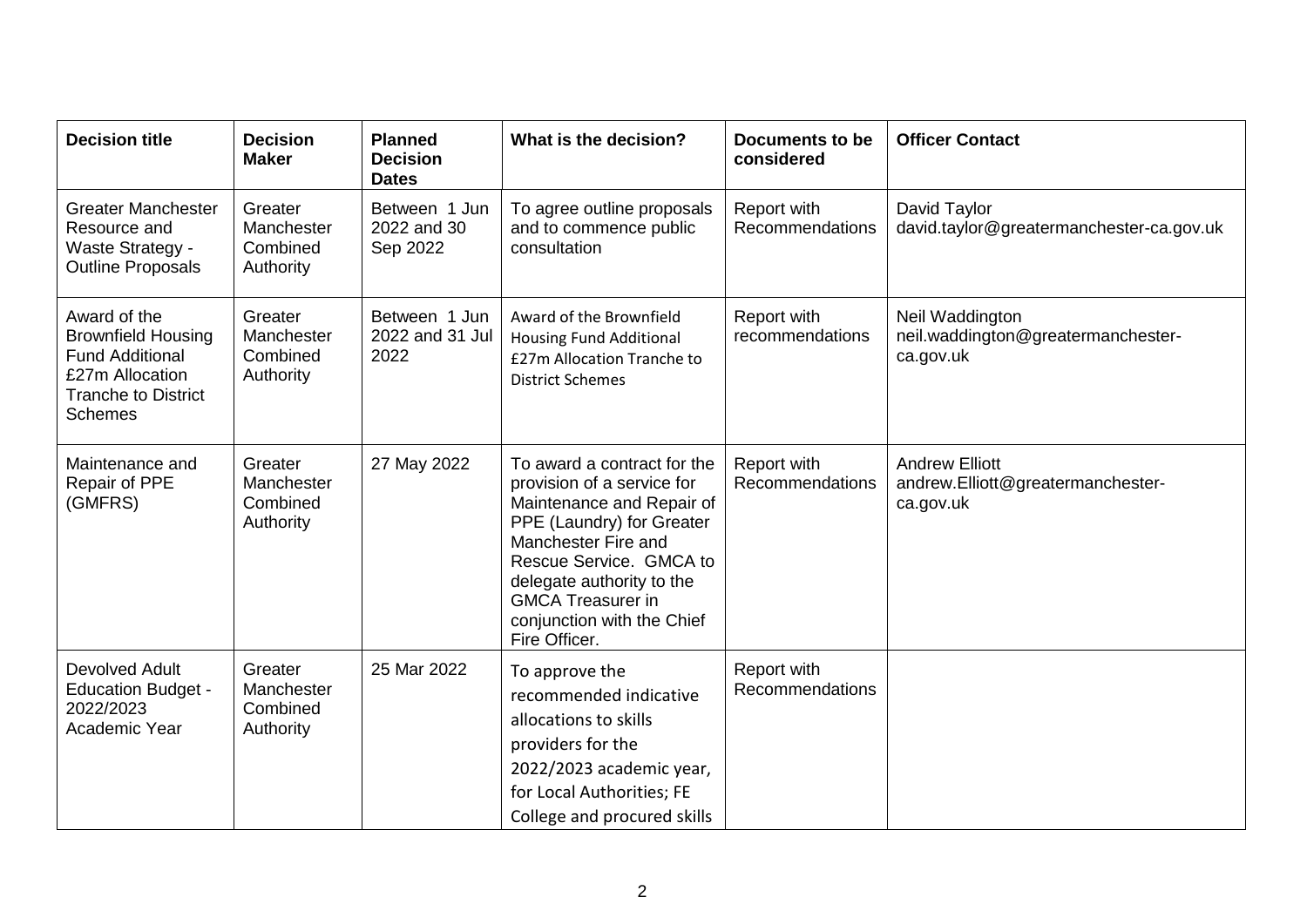| <b>Subject / Decision</b>                                                                                                                | <b>Decision</b><br><b>Maker</b>                | <b>Planned</b><br><b>Decision</b><br><b>Dates</b> | What is the decision?                                                                                                                                                                                                                                                                                                  | <b>Documents to be</b><br>considered | <b>Officer Contact</b> |
|------------------------------------------------------------------------------------------------------------------------------------------|------------------------------------------------|---------------------------------------------------|------------------------------------------------------------------------------------------------------------------------------------------------------------------------------------------------------------------------------------------------------------------------------------------------------------------------|--------------------------------------|------------------------|
|                                                                                                                                          |                                                |                                                   | providers.<br>Agreement that final<br>allocations are approved<br>under delegated authority<br>to the GMCA Treasurer &<br>GMCA Director-<br>Education, Skills & Work<br>(Policy, Strategy &<br>Delivery) in consultation<br>with the Leader & Chief<br><b>Executive Portfolio Leads</b><br>for Skills, Work & Digital. |                                      |                        |
| <b>Devolved Adult</b><br><b>Education Budget -</b><br><b>National Skills Fund</b><br>Level 3 Adult Offer -<br>2022/2023<br>Academic Year | Greater<br>Manchester<br>Combined<br>Authority | 25 Mar 2022                                       | To approve the<br>recommended indicative<br>allocations to skills<br>providers for the<br>2022/2023 academic year,<br>for Local Authorities; FE<br>College and procured skills<br>providers.<br>Agreement that final<br>allocations are approved<br>under delegated authority<br>to the GMCA Treasurer &               | Report with<br>Recommendations       |                        |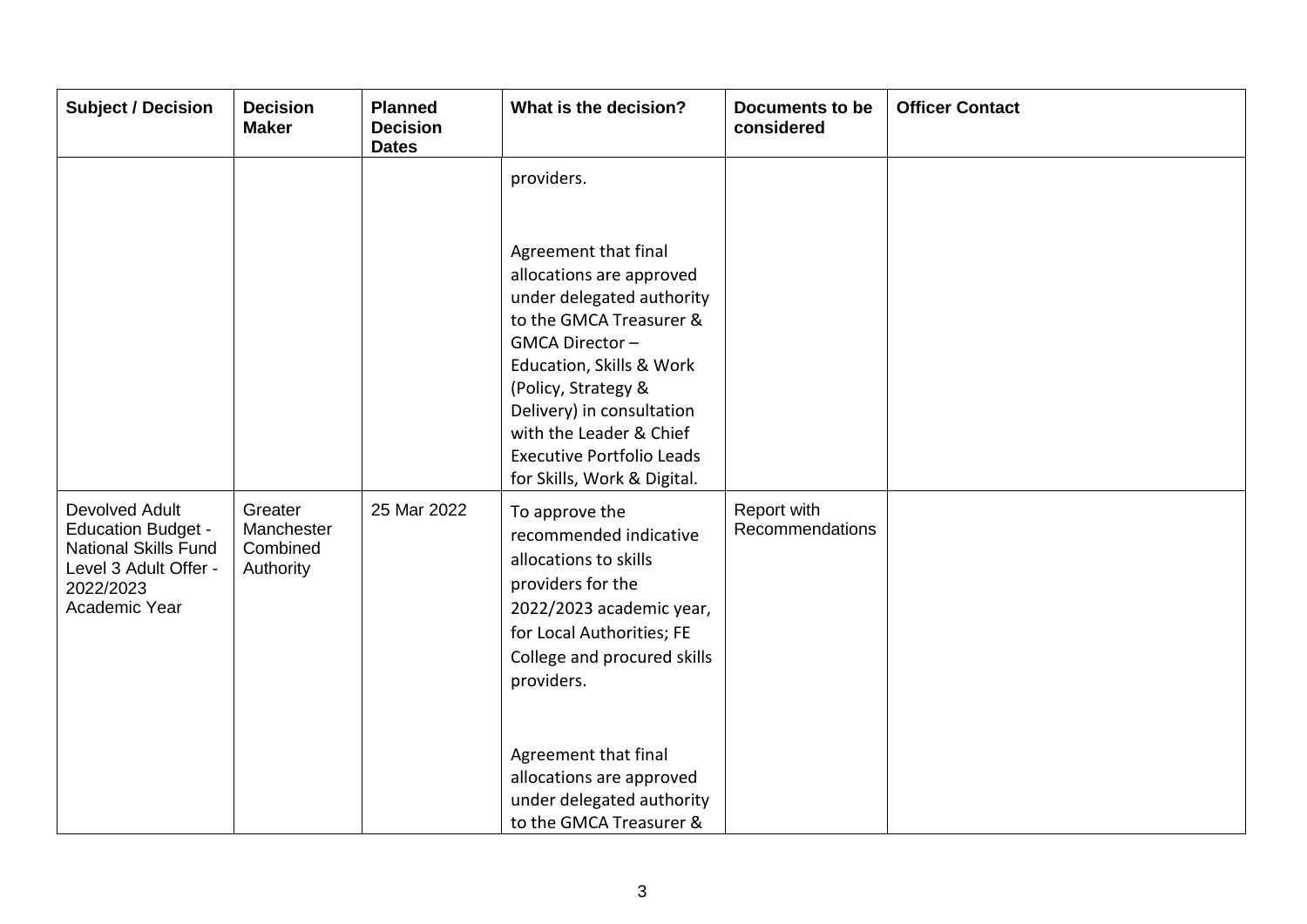| <b>Subject / Decision</b>                                          | <b>Decision</b><br><b>Maker</b>                | <b>Planned</b><br><b>Decision</b><br><b>Dates</b> | What is the decision?                                                                                                                                                                       | Documents to be<br>considered  | <b>Officer Contact</b>                                                    |
|--------------------------------------------------------------------|------------------------------------------------|---------------------------------------------------|---------------------------------------------------------------------------------------------------------------------------------------------------------------------------------------------|--------------------------------|---------------------------------------------------------------------------|
|                                                                    |                                                |                                                   | GMCA Director-<br>Education, Skills & Work<br>(Policy, Strategy &<br>Delivery) in consultation<br>with the Leader & Chief<br><b>Executive Portfolio Leads</b><br>for Skills, Work & Digital |                                |                                                                           |
| Housing First 2022 -<br>2024                                       | Greater<br>Manchester<br>Combined<br>Authority | 25 Mar 2022                                       | Approval to proceed with<br>the procurement of the<br>Housing First Service 2022<br>- 2024 via open tender.<br>Contract value TBC from<br>DHLUC in the region of<br>£6.356m                 | Report with<br>Recommendations | <b>Molly Bishop</b><br>molly.bishop@greatermanchester-ca.gov.uk           |
| <b>Driving Social Value</b><br>in GM Public<br>Procurement         | Greater<br>Manchester<br>Combined<br>Authority | 25 Mar 2022                                       | Approval of procurement<br>principles policy paper                                                                                                                                          | Report with<br>Recommendations | <b>Treasurer GMCA</b>                                                     |
| <b>GM One Network</b>                                              | Greater<br>Manchester<br>Combined<br>Authority | 25 Mar 2022                                       | To agree to delegate contract<br>awards for GM One Network<br>and to enter into a<br><b>Collaboration Agreement</b><br>with other public bodies in<br>Greater Manchester".                  | Report with<br>Recommendations | Phil Swan Phil.Swan@greatermanchester-<br>ca.gov.uk                       |
| Agreement to using<br>further Greater<br><b>Manchester Housing</b> | Greater<br>Manchester<br>Combined              | Between 1 Mar<br>2022 and 31<br>May 2022          | To agree the further use of<br><b>Greater Manchester</b>                                                                                                                                    | Report with<br>Recommendations | <b>Andrew McIntosh</b><br>andrew.mcintosh@greatermanchester-<br>ca.gov.uk |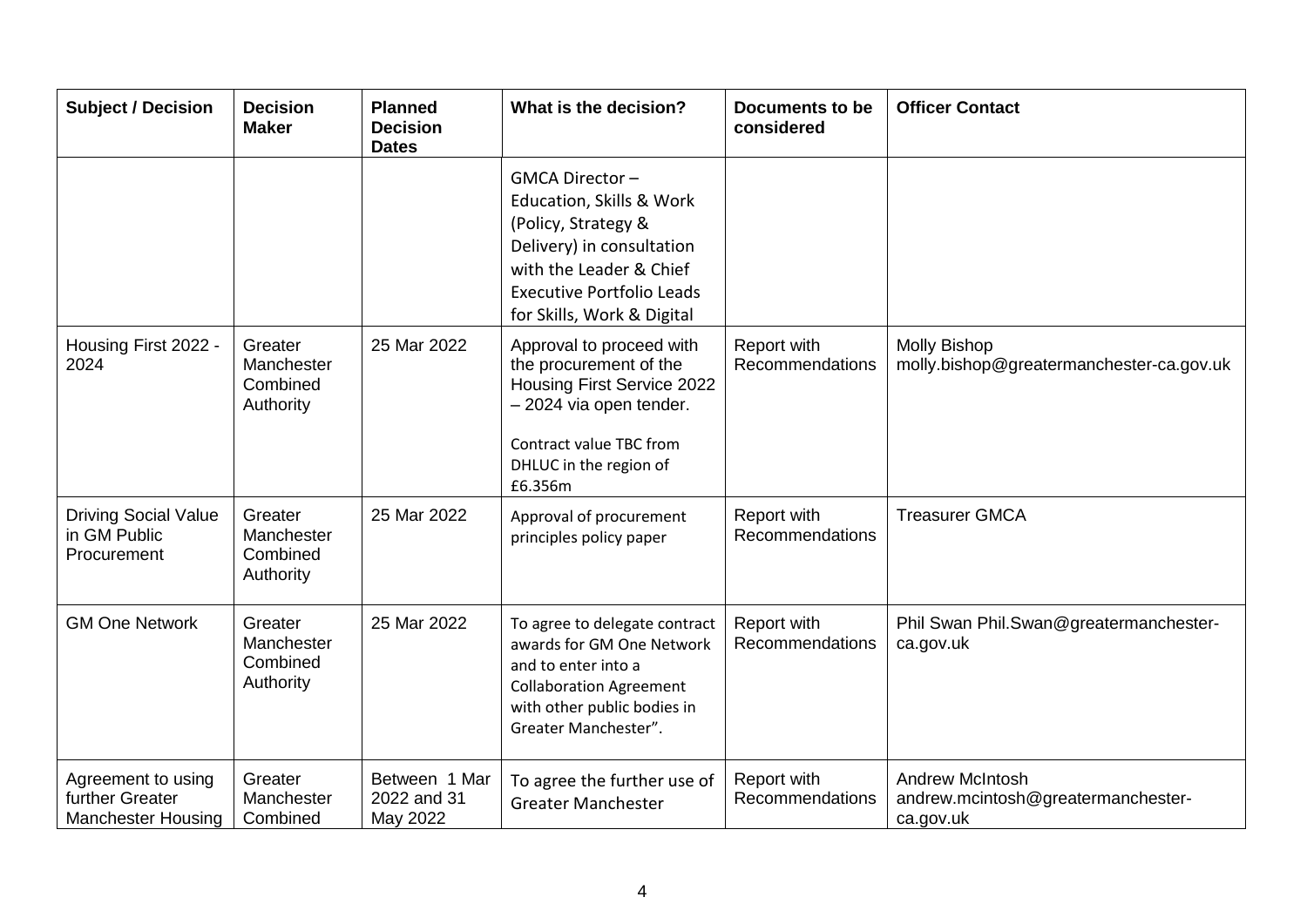| <b>Subject / Decision</b>                                                                                                   | <b>Decision</b><br><b>Maker</b>                                      | <b>Planned</b><br><b>Decision</b><br><b>Dates</b> | What is the decision?                                                                                                                                                                                       | <b>Documents to be</b><br>considered | <b>Officer Contact</b>                                                    |
|-----------------------------------------------------------------------------------------------------------------------------|----------------------------------------------------------------------|---------------------------------------------------|-------------------------------------------------------------------------------------------------------------------------------------------------------------------------------------------------------------|--------------------------------------|---------------------------------------------------------------------------|
| <b>Investment Loan</b><br>Fund surpluses                                                                                    | Authority                                                            |                                                   | Housing Investment Loan<br>Fund (GMHILF) surpluses<br>to support the delivery of<br>the GM Housing Strategy                                                                                                 |                                      |                                                                           |
| <b>Brownfield Housing</b><br>Fund - £27m<br>Prioritization of<br>schemes Criteria                                           | Greater<br>Manchester<br>Combined<br>Authority<br>Audit<br>Committee | Between 1 Mar<br>2022 and 31<br>May 2022          | To agree the prioritisation<br>criteria for new schemes<br>associated with the<br><b>Brownfield Housing Fund</b><br>additional allocation of<br>£27m                                                        | Report with<br>Recommendation        | Neil Waddington<br>neil.waddington@greatermanchester-<br>ca.gov.uk        |
| GMCA engagement<br>with the HS2 Phase<br>2b Hybrid Bill                                                                     | Greater<br>Manchester<br>Combined<br>Authority                       | Between 1 Mar<br>2022 and 31<br>Dec 2022          | To petition against the HS2<br>Phase 2b hybrid Bill, and to<br>make other representations<br>to ensure TfGM and GMCA's<br>key issues with the content<br>of the Bill are fully<br>considered and addressed. | Report with<br>Recommendations       | Simon Warburton<br>simon.warburton@tfgm.com                               |
| Submission of and<br>award of the<br>'Further' Brownfield<br><b>Housing Fund</b><br><b>Allocation Tranche</b><br>to Schemes | Greater<br>Manchester<br>Combined<br>Authority                       | Between 27<br>Feb 2022 and<br>31 Mar 2022         | To confirm submission to<br><b>DLUHC</b> for Further<br><b>Brownfield Housing Fund</b><br>confirm the schemes and<br>award grant funding received<br>from DLUHC.                                            | Report with<br>Recommendations       | <b>Andrew McIntosh</b><br>andrew.mcintosh@greatermanchester-<br>ca.gov.uk |
| Lifecycle<br>replacement of rail<br>wagons                                                                                  | Greater<br>Manchester<br>Waste &<br>Recycling<br>Committee           | January 2022                                      | To include provision in the<br>capital programme for<br>replacement of 10 rail<br>wagons for waste transport                                                                                                | Report with<br>Recommendations       | David Taylor<br>david.taylor@greatermanchester-ca.gov.uk                  |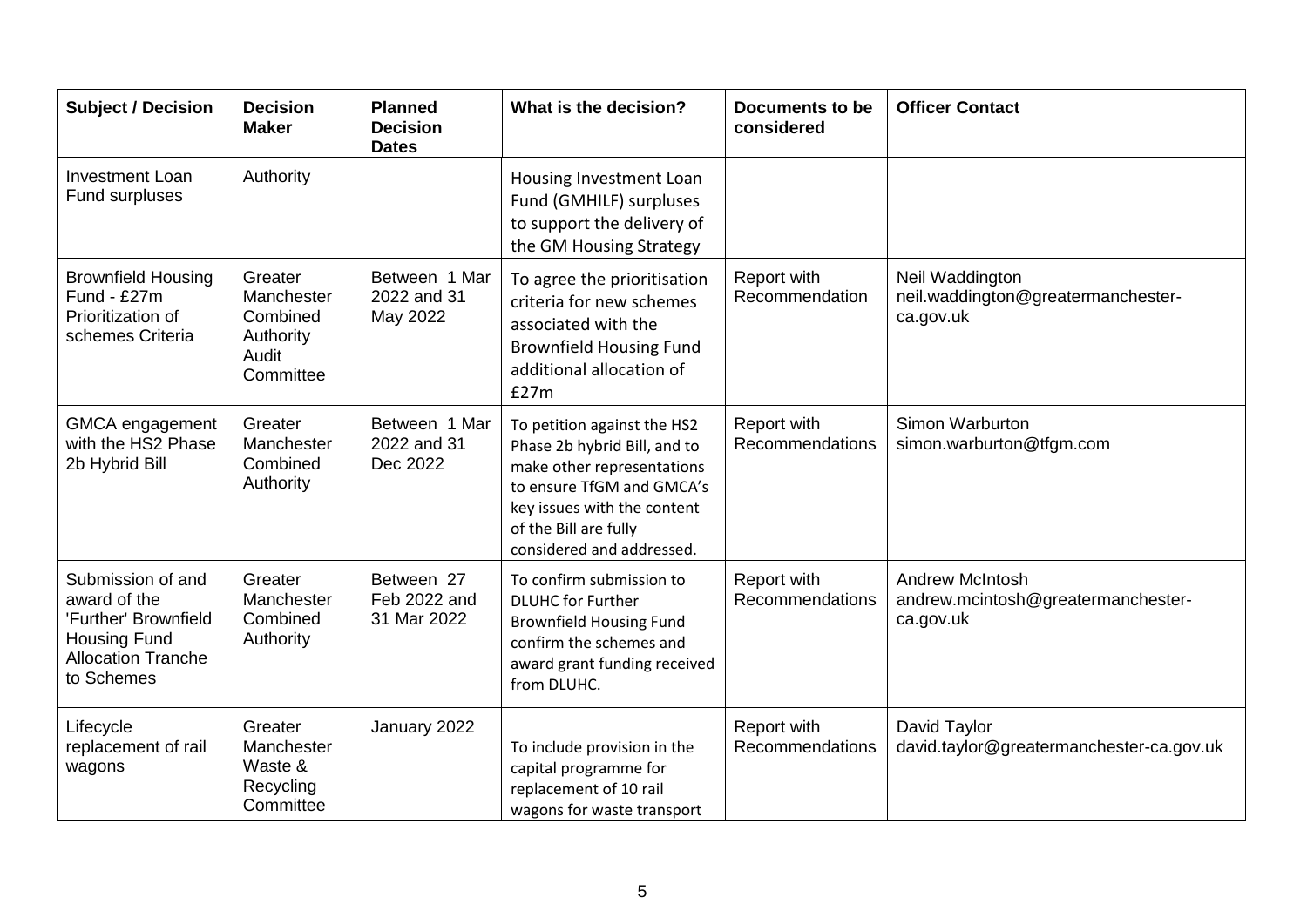| <b>Subject / Decision</b>                                         | <b>Decision</b><br><b>Maker</b>                | <b>Planned</b><br><b>Decision</b><br><b>Dates</b> | What is the decision?                                                                                                                                                                                                                                                                                    | <b>Documents to be</b><br>considered | <b>Officer Contact</b>                 |
|-------------------------------------------------------------------|------------------------------------------------|---------------------------------------------------|----------------------------------------------------------------------------------------------------------------------------------------------------------------------------------------------------------------------------------------------------------------------------------------------------------|--------------------------------------|----------------------------------------|
|                                                                   |                                                |                                                   | each year from 2022 to 2026                                                                                                                                                                                                                                                                              |                                      |                                        |
| Salford Bolton<br><b>Network</b><br>Improvements                  | Greater<br>Manchester<br>Combined<br>Authority | Between 1 Jan<br>2022 and 31<br>Dec 2022          | <b>Funding Approval</b>                                                                                                                                                                                                                                                                                  | Reports with<br>recommendations      | Steve Warrener steve.warrener@tfgm.com |
| <b>ZEBRA</b> submission<br>(Zero Emissions Bus<br>Regional Areas) | Greater<br>Manchester<br>Combined<br>Authority | 28 Jan 2022                                       | Approve the submission of<br>a full business case bid for<br>the DfT for the ZEBRA<br>fund<br>Approve the proposed<br>allocation of £11.2m local<br>funding contribution<br>Agree the final allocations<br>are approved under<br>delegated authority of GMCA<br><b>Treasurer and Chief</b><br>Executive. | Report with<br>Recommendations       | Steve Warrener steve.warrener@tfgm.com |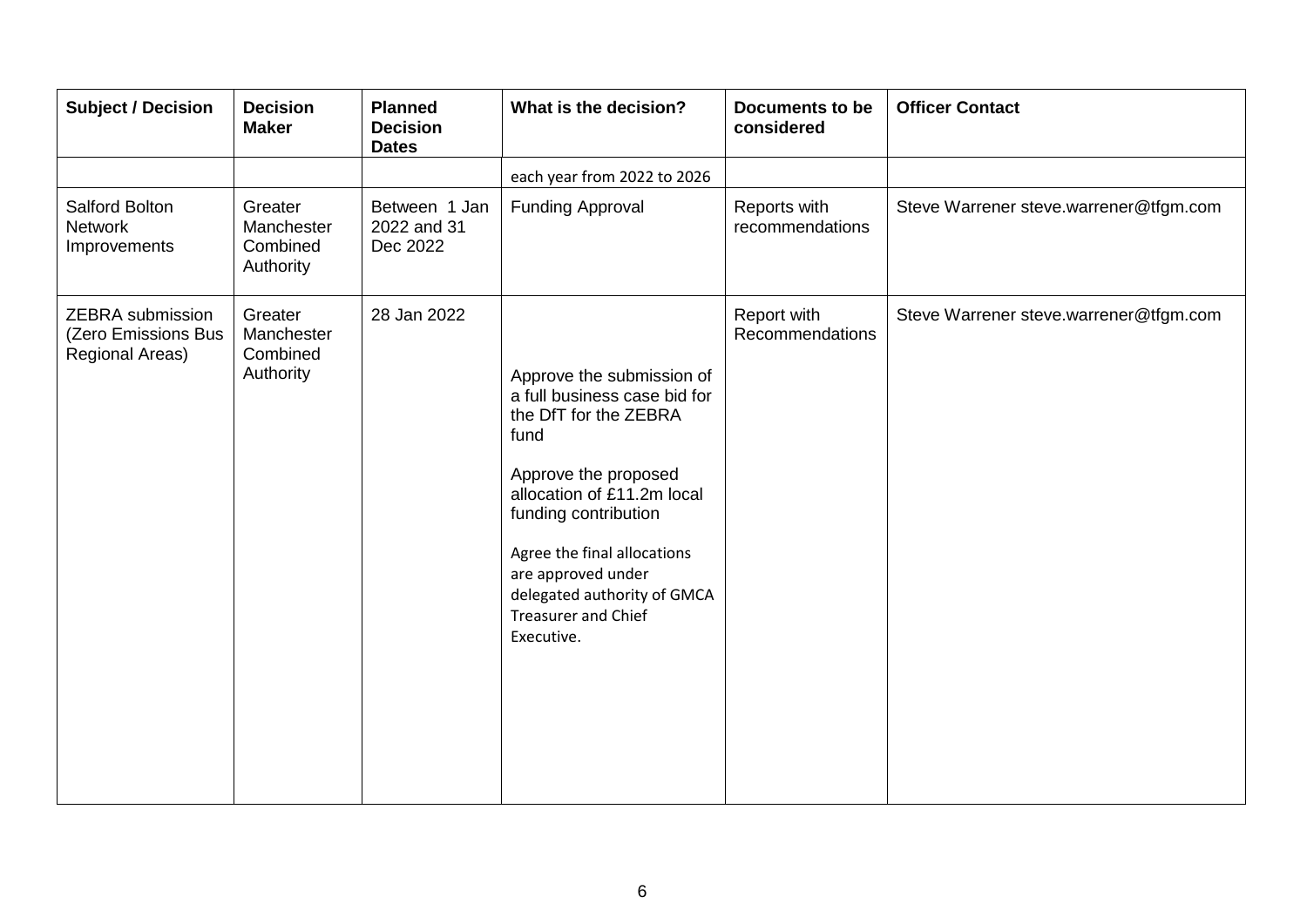| <b>Subject / Decision</b>                                                                                  | <b>Decision</b><br><b>Maker</b>                | <b>Planned</b><br><b>Decision</b><br><b>Dates</b> | What is the decision?                                                                                                                                                                                                      | <b>Documents to be</b><br>considered | <b>Officer Contact</b>                                                |
|------------------------------------------------------------------------------------------------------------|------------------------------------------------|---------------------------------------------------|----------------------------------------------------------------------------------------------------------------------------------------------------------------------------------------------------------------------------|--------------------------------------|-----------------------------------------------------------------------|
| <b>RetrofitGM Delivery</b><br>vehicle for<br>domestic/SME<br>buildings retrofit                            | Greater<br>Manchester<br>Combined<br>Authority | 28 Jan 2022                                       | The approval to proceed<br>with the procurement of<br>the retrofitGM Delivery<br>vehicle via an<br>established NW based<br>dynamic purchasing<br>Framework<br>The contract value<br>subject to the decision is<br>£200,000 | Report with<br>Recommendations       | <b>Mark Atherton</b><br>mark.atherton@greatermanchester-<br>ca.gov.uk |
| Approval of the GM<br><b>Night Time Economy</b><br><b>Adviser's Night Time</b><br><b>Economy Blueprint</b> | Greater<br>Manchester<br>Combined<br>Authority | Between 1 Jan<br>2022 and 31<br>Mar 2022          | Approval of the night time<br>economy blueprint                                                                                                                                                                            | Report with<br>recommendations       | Alison Gordon<br>alison.gordon@greatermanchester-<br>ca.gov.uk        |
| Forthcoming<br>Changes to the Bus<br>Network in Greater<br>Manchester                                      | Greater<br>Manchester<br>Combined<br>Authority | Between 1 Jan<br>2022 and 31<br>Dec 2022          | To approve forthcoming<br>changes to subsidised bus<br>services.                                                                                                                                                           | Report with<br>Recommendations       | Stephen Rhodes stephen.rhodes@tfgm.com                                |
| Cycling & Walking                                                                                          | Greater<br>Manchester<br>Combined<br>Authority | Between 1 Jan<br>2022 and 31<br>Dec 2022          | Approval to release funding<br>to progress the development<br>and delivery of cycling and<br>walking schemes and<br>programmes.                                                                                            | Report with<br>Recommendations       | Steve Warrener steve.warrener@tfgm.com                                |
| <b>Greater Manchester</b><br><b>Information Strategy</b>                                                   | Greater<br>Manchester                          | 17 Dec 2021                                       |                                                                                                                                                                                                                            | <b>Draft Greater</b><br>Manchester   | Andrew Lightfoot<br>andrew.lightfoot@greatermanchester-               |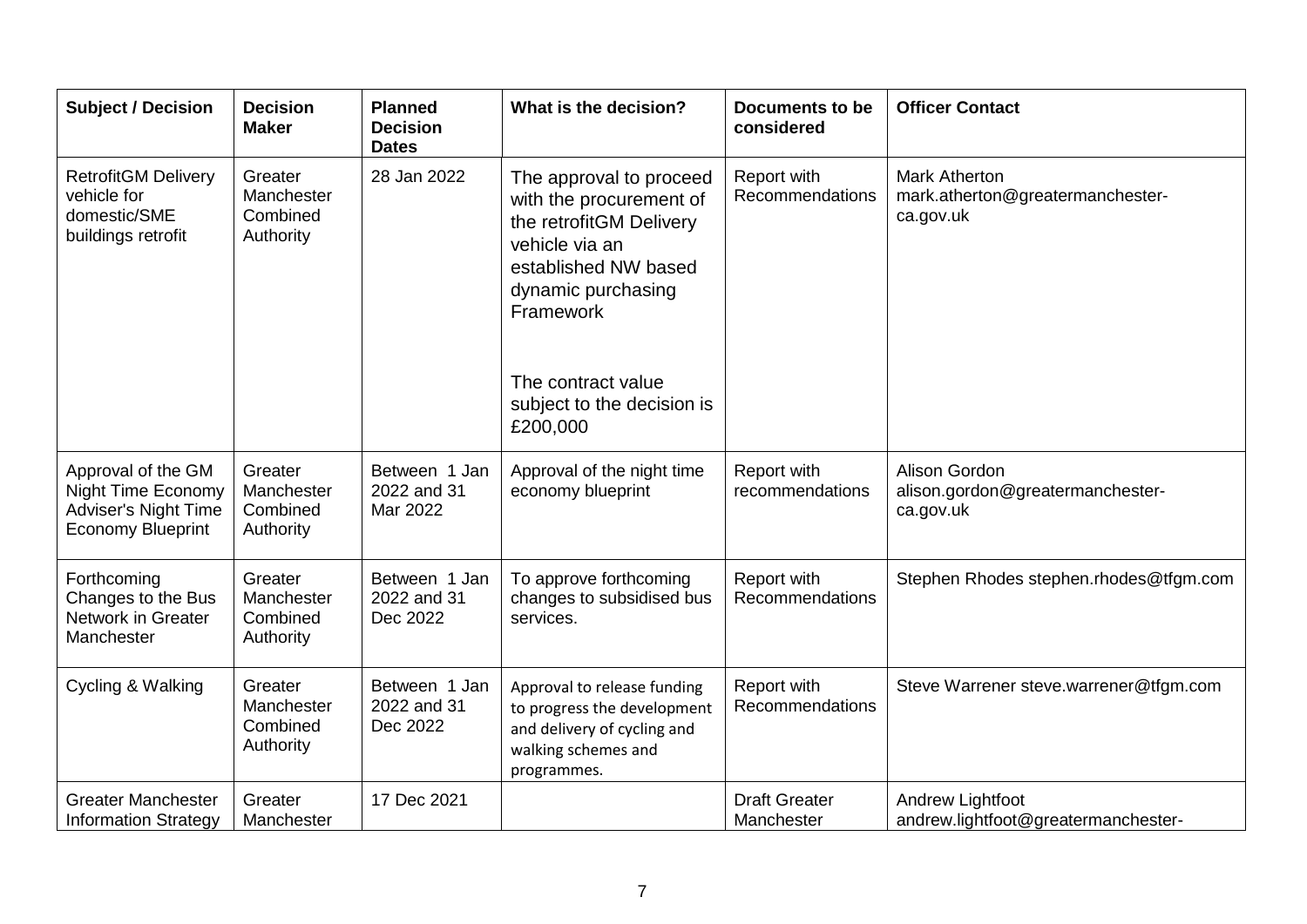| <b>Subject / Decision</b>                                                                                             | <b>Decision</b><br><b>Maker</b>                | <b>Planned</b><br><b>Decision</b><br><b>Dates</b> | What is the decision?                                                                                                                                              | <b>Documents to be</b><br>considered | <b>Officer Contact</b>                                                     |
|-----------------------------------------------------------------------------------------------------------------------|------------------------------------------------|---------------------------------------------------|--------------------------------------------------------------------------------------------------------------------------------------------------------------------|--------------------------------------|----------------------------------------------------------------------------|
|                                                                                                                       | Combined<br>Authority                          |                                                   |                                                                                                                                                                    | Information<br>Strategy              | ca.gov.uk                                                                  |
|                                                                                                                       |                                                |                                                   | To approve the draft Greater<br>Manchester Information<br>Strategy                                                                                                 |                                      |                                                                            |
| <b>Greater Manchester</b><br><b>Retrofit Action Plan</b>                                                              | Greater<br>Manchester<br>Combined<br>Authority | 26 Nov 2021                                       | Approve the Greater<br><b>Manchester Retrofit Action</b><br>Plan                                                                                                   | Report with<br>Recommendations       | <b>Mark Atherton</b><br>mark.atherton@greatermanchester-<br>ca.gov.uk      |
| Clean Air Plan<br>(CAP) Taxi                                                                                          | Greater<br>Manchester<br>Combined<br>Authority | 29 Oct 2021                                       | To grant Capital Programme<br>Entry and grant approval to<br>release funding in line with<br>the business case and<br>delivery plans submitted to<br>JAQU.         | Report with<br>Recommendations       | Simon Warburton<br>simon.warburton@tfgm.com                                |
| Large Scale Foam<br><b>Making Equipment</b><br>(Firefighting)                                                         | Treasurer<br><b>GMCA</b>                       | Between 1 Oct<br>2021 and 30<br>Nov 2021          | Approval to award<br>successful bidders a place<br>on a Framework for use by<br>North West FRS's which<br>will also be available for<br>National FRS's to utilise. | <b>Contract Award</b><br>Report      | Leon Parkes<br>parkesl@manchesterfire.gov.uk                               |
| <b>Greater Manchester</b><br><b>Working Well</b><br><b>Working Health</b><br>Programme: JETS<br>((formally WW Lite) - | Greater<br>Manchester<br>Combined<br>Authority | 24 Sep 2021                                       | To approve a variation to<br>the Working Well Health<br>Programme Contract.<br>To utilise additional                                                               | Report with<br>Recommendations       | <b>Mat Ainsworth</b><br>Matthew.Ainsworth@greatermanchester-<br>ca.gov.uk; |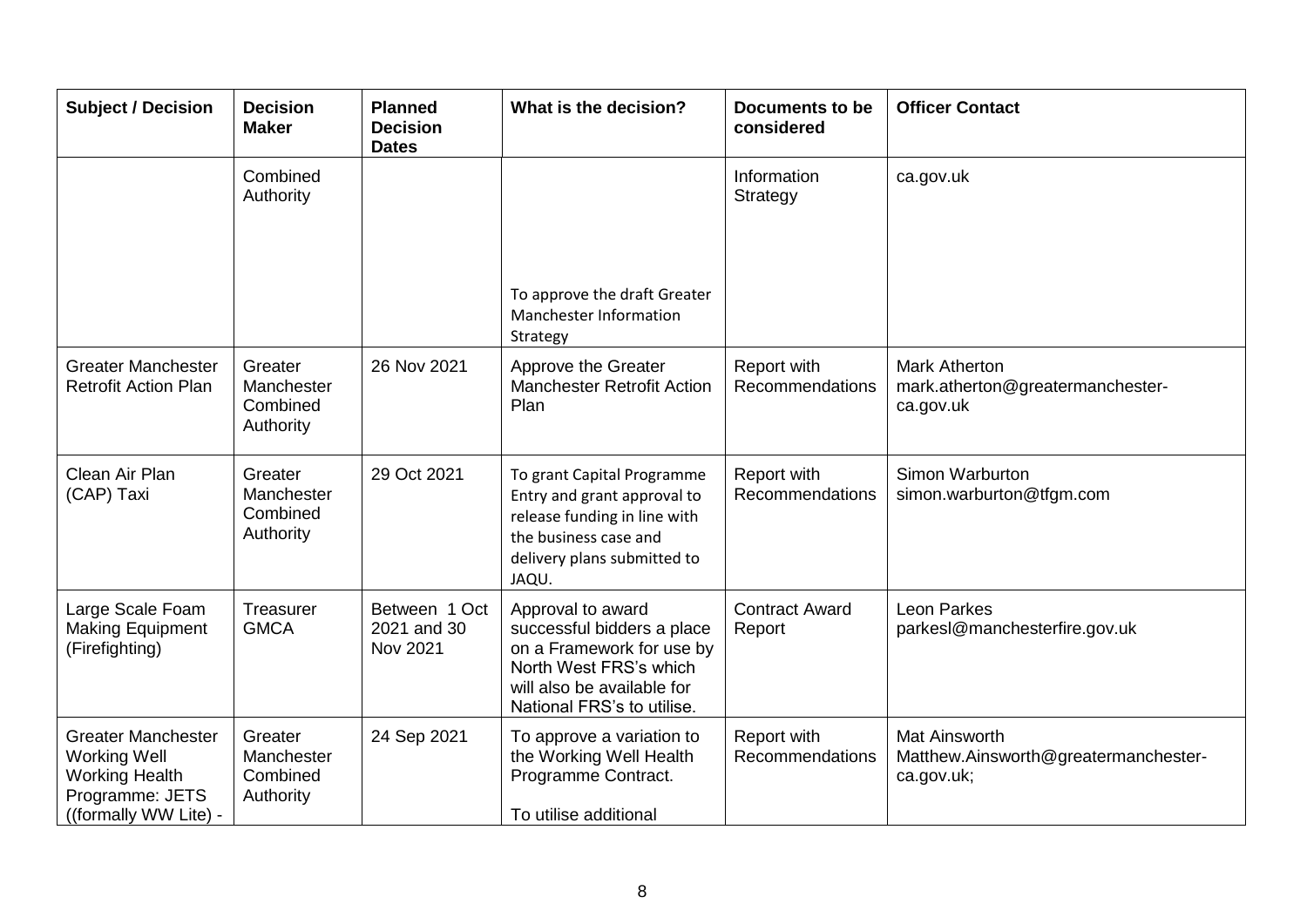| <b>Subject / Decision</b>                | <b>Decision</b><br><b>Maker</b>                | <b>Planned</b><br><b>Decision</b><br><b>Dates</b> | What is the decision?                                                                                                                                                                                                          | <b>Documents to be</b><br>considered | <b>Officer Contact</b>                                          |
|------------------------------------------|------------------------------------------------|---------------------------------------------------|--------------------------------------------------------------------------------------------------------------------------------------------------------------------------------------------------------------------------------|--------------------------------------|-----------------------------------------------------------------|
| <b>Contract Extension</b>                |                                                |                                                   | funding allocated made<br>available by HMT/DWP<br>for the WW HP JETS<br>initially introduced in<br>October 2020 for one year<br>and one year possible<br>extension<br>GMCA now wish to extend<br>the existing service offer to |                                      |                                                                 |
|                                          |                                                |                                                   | continue to support people<br>impacted by<br>unemployment due to the<br>impact of CV19 and the<br>move into employment                                                                                                         |                                      |                                                                 |
| Clean Bus Fund<br>(CBF) -<br>Replacement | Greater<br>Manchester<br>Combined<br>Authority | 24 Sep 2021                                       | To grant Capital Programme<br>Entry and grant approval to<br>release funding in line with<br>the business case and<br>delivery plans submitted to<br>JAQU.                                                                     | Report with<br>Recommendations       | Simon Warburton<br>simon.warburton@tfgm.com                     |
| <b>Rapid Transit</b><br>Strategy         | Greater<br>Manchester<br>Combined<br>Authority | Between 1 Jan<br>2022 and 31<br>May 2022          | Approval of the GM Rapid<br><b>Transit Strategy</b>                                                                                                                                                                            | Report with<br>Recommendations       | Simon Warburton<br>simon.warburton@tfgm.com                     |
| Intra-city Transport<br>Settlement grant | Greater<br>Manchester<br>Combined<br>Authority | September<br>2021                                 | Approve the addition of<br>£8.6m to the 2021/22<br>Transport revenue budget<br>for the Intra-City Transport<br>Settlement grant from                                                                                           | Report with<br>Recommendations       | <b>Steve Wilson</b><br>Steve.Wilson@greatermanchester-ca.gov.uk |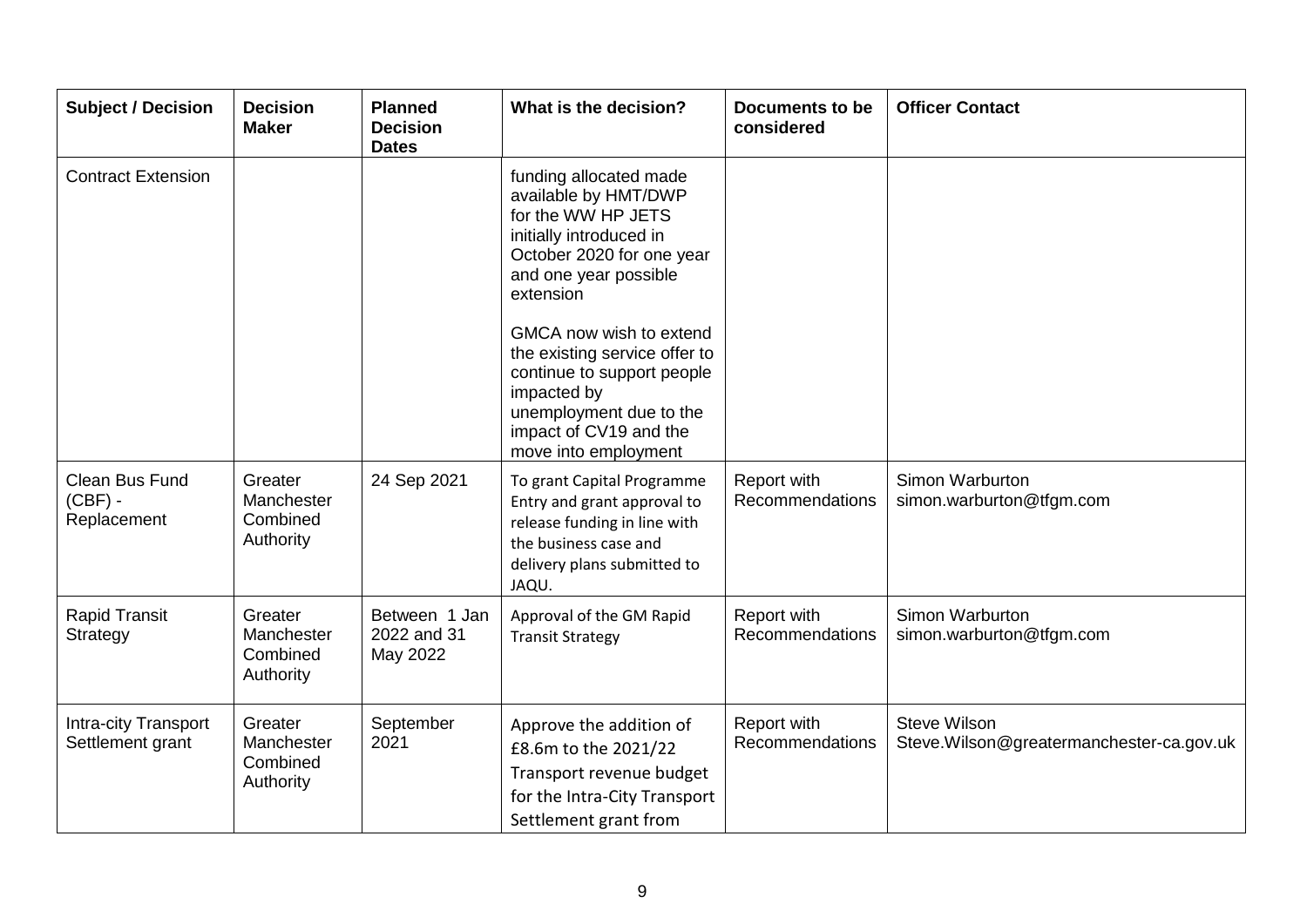| <b>Subject / Decision</b>                                                              | <b>Decision</b><br><b>Maker</b>                | <b>Planned</b><br><b>Decision</b><br><b>Dates</b> | What is the decision?                                                                                                                                                                                                                               | <b>Documents to be</b><br>considered | <b>Officer Contact</b>                                          |
|----------------------------------------------------------------------------------------|------------------------------------------------|---------------------------------------------------|-----------------------------------------------------------------------------------------------------------------------------------------------------------------------------------------------------------------------------------------------------|--------------------------------------|-----------------------------------------------------------------|
|                                                                                        |                                                |                                                   | <b>Department for Transport</b>                                                                                                                                                                                                                     |                                      |                                                                 |
| Appointment of<br>biowaste treatment<br>contractors 2022-<br>2026                      | Greater<br>Manchester<br>Combined<br>Authority | Between 23 Jul<br>2021 and 30<br>Sep 2021         | To appoint biowaste<br>treatment contractors to<br>manage 15 'tonnage<br>packages' (lots) of<br>biowaste collected from<br>households across Greater<br>Manchester from 2022 to<br>2026                                                             | Report with<br>Recommendations       |                                                                 |
| Revenue and capital<br>budget updates                                                  | Greater<br>Manchester<br>Combined<br>Authority | Between 1 Jul<br>2021 and 28<br>Feb 2022          | Approve revisions to<br>revenue budget and capital<br>programme                                                                                                                                                                                     | Report with<br>Recommendations       | <b>Steve Wilson</b><br>Steve.Wilson@greatermanchester-ca.gov.uk |
| <b>National Skills Fund:</b><br><b>Construction/Retrofit</b><br><b>Skills Bootcamp</b> | Greater<br>Manchester<br>Combined<br>Authority | Between 1 Jul<br>2021 and 30<br>Sep 2021          | Award of contract to a<br>provider to deliver a<br>construction/retrofit skills<br>bootcamp. Which will<br>support 200-250<br>unemployed GM residents to<br>enter the construction<br>industry and gain the skills to<br>work on retrofit projects. | Report with<br>Recommendations       | <b>Steve Wilson</b><br>Steve.Wilson@greatermanchester-ca.gov.uk |
| Local Growth Deal (<br>1, $2$ and $3)$ six<br>monthly progress<br>update               | Greater<br>Manchester<br>Combined<br>Authority | Between 1 Jul<br>2021 and 31<br>Dec 2022          | To grant Full or Conditional<br>Approval and/or release<br>funding / approve<br>expenditure and<br>allocate/reallocate funding<br>across the programme for<br>schemes within the Growth                                                             | Report with<br>Recommendations       | Steve Warrener steve.warrener@tfgm.com                          |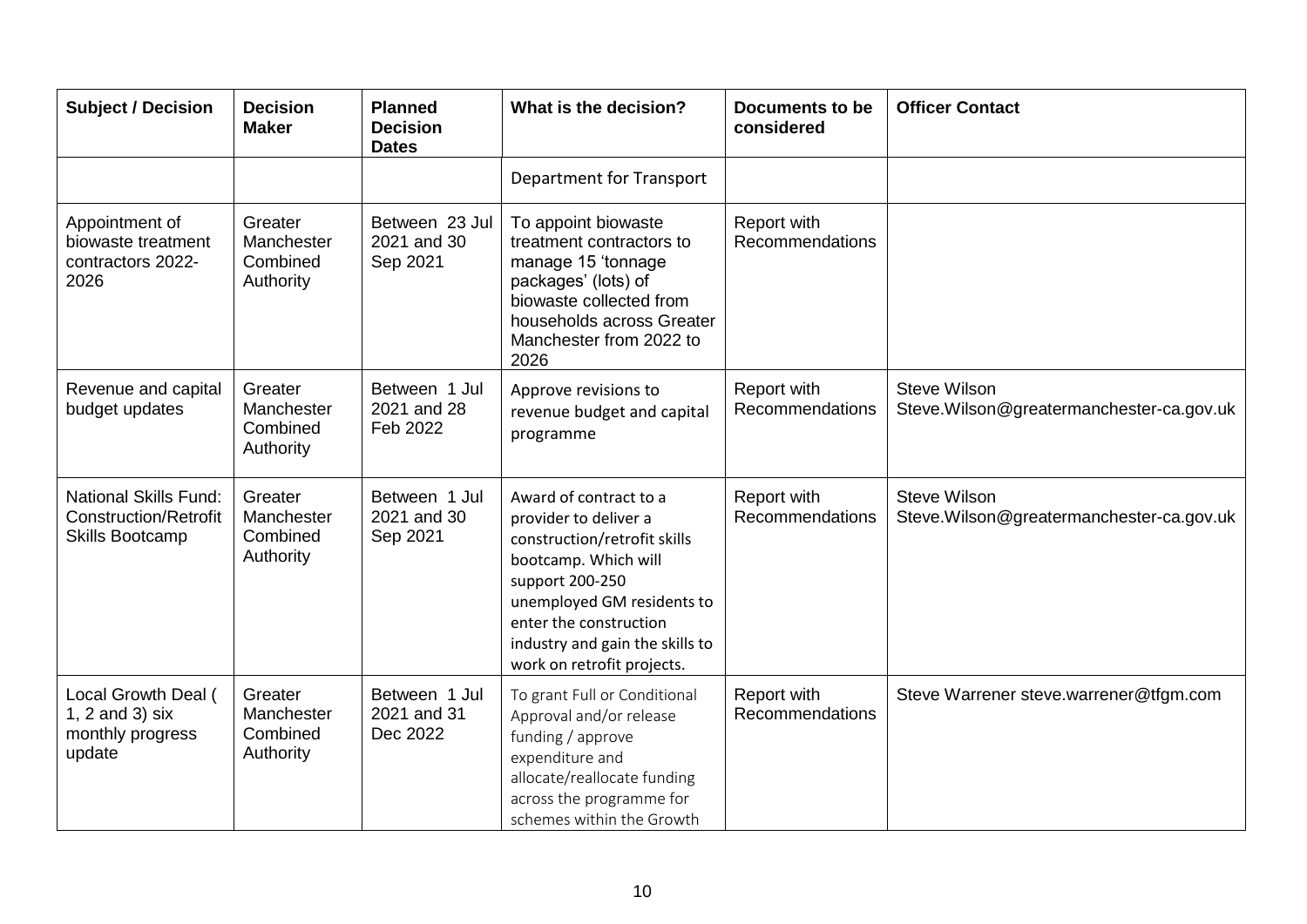| <b>Subject / Decision</b>                                                        | <b>Decision</b><br><b>Maker</b>                | <b>Planned</b><br><b>Decision</b><br><b>Dates</b> | What is the decision?                                                                                                                                                              | <b>Documents to be</b><br>considered | <b>Officer Contact</b>                                           |
|----------------------------------------------------------------------------------|------------------------------------------------|---------------------------------------------------|------------------------------------------------------------------------------------------------------------------------------------------------------------------------------------|--------------------------------------|------------------------------------------------------------------|
|                                                                                  |                                                |                                                   | Deal 1,2,3 and/or the<br>Transforming Cities Fund.                                                                                                                                 |                                      |                                                                  |
| <b>Land Acquisition</b>                                                          | Greater<br>Manchester<br>Combined<br>Authority | Between 1 Jun<br>2021 and 31<br>Dec 2022          | Approval to acquire a site<br>and the cost of acquisition be<br>included into the Capital<br>Programme                                                                             | report with<br>recommendations       | Steve Warrener steve.warrener@tfgm.com                           |
| <b>Transforming Cities</b><br>Fund 2 - Challenge<br>Fund Approval and<br>Funding | Greater<br>Manchester<br>Combined<br>Authority | Between 1<br>May 2021 and<br>31 Dec 2022          | To grant Programme Entry,<br>Full or Conditional Approval<br>and/or release funding for<br>cycling and walking schemes<br>within the Transforming<br>Cities Fund - Challenge Fund. | Report with<br>Recommendations       | Steve Warrener steve.warrener@tfgm.com                           |
| <b>GM Business</b><br><b>Growth Hub</b>                                          | Greater<br>Manchester<br>Combined<br>Authority | Between 1<br>May 2021 and<br>31 Jul 2021          | To agree GMCA funding                                                                                                                                                              | Report with<br>Recommendations       | <b>Steve Wilson</b><br>Steve. Wilson@greatermanchester-ca.gov.uk |
| <b>GMCA Gas supply</b><br>contract                                               | Greater<br>Manchester<br>Combined<br>Authority | Between 1<br>May 2021 and<br>31 Jul 2021          | Agree to the procurement of<br>a gas supply contract via a<br>Yorkshire Purchasing<br>Organisation (YPO)<br>framework with a contract<br>duration of 4 years                       | Report with<br>Recommendations       | <b>Steve Wilson</b><br>Steve. Wilson@greatermanchester-ca.gov.uk |
| Clean Air Funding<br>Plan                                                        | Greater<br>Manchester<br>Combined<br>Authority | Between 1<br>May 2021 and<br>31 Jul 2021          | To grant approval to release<br>funding for all GM Clean Air<br>Plan measures in line with<br>the business case and<br>delivery plans submitted to<br>JAQU and approved by the     | Report with<br>Recommendations       | Simon Warburton<br>simon.warburton@tfgm.com                      |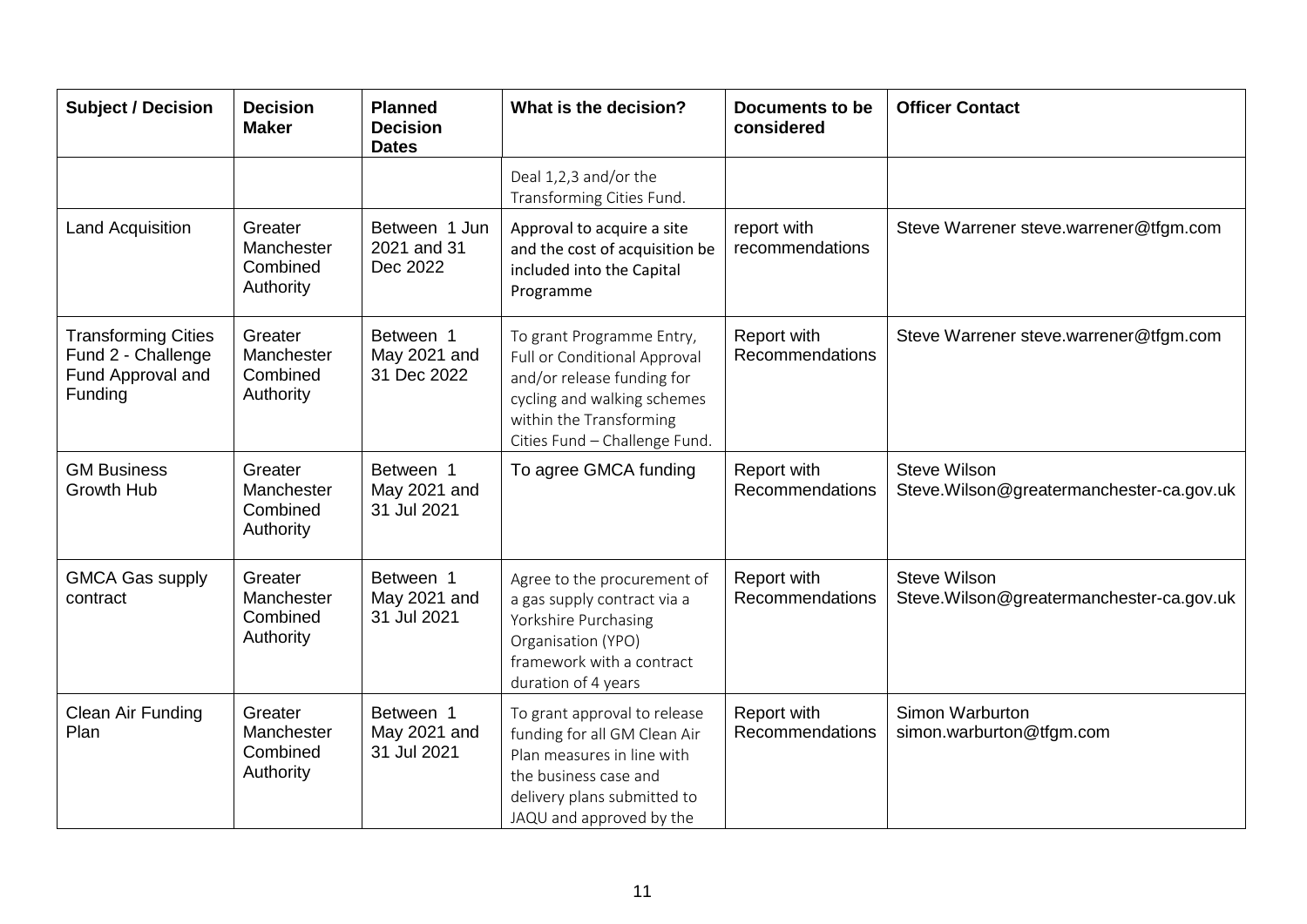| <b>Subject / Decision</b>                                  | <b>Decision</b><br><b>Maker</b>                | <b>Planned</b><br><b>Decision</b><br><b>Dates</b> | What is the decision?                                                                                                                                                                                   | <b>Documents to be</b><br>considered | <b>Officer Contact</b>                                                    |
|------------------------------------------------------------|------------------------------------------------|---------------------------------------------------|---------------------------------------------------------------------------------------------------------------------------------------------------------------------------------------------------------|--------------------------------------|---------------------------------------------------------------------------|
|                                                            |                                                |                                                   | GM Authorities.                                                                                                                                                                                         |                                      |                                                                           |
| <b>Greater Manchester</b><br><b>Business Funds</b>         | Greater<br>Manchester<br>Combined<br>Authority | Between 1 Apr<br>2021 and 31<br>Dec 2021          | To conditionally approve<br>business investments to<br>proceed to due diligence<br>and/or note commercial<br>changes to existing<br>investments, including where<br>relevant negotiated<br>settlements. | Report with<br>Recommendations       | Kirsteen Armitage<br>kirsteen.armitage@greatermanchestre-<br>ca.gov.uk    |
| <b>Greater Manchester</b><br><b>Housing Funds</b>          | Greater<br>Manchester<br>Combined<br>Authority | Between 1 Apr<br>2021 and 31<br>Dec 2021          | To conditionally approve<br>housing investments to<br>proceed to due diligence<br>and/or note commercial<br>changes to existing<br>investments                                                          | Report with<br>Recommendations       | <b>Andrew McIntosh</b><br>andrew.mcintosh@greatermanchester-<br>ca.gov.uk |
| <b>Greater Manchester</b><br><b>Property Funds</b>         | Greater<br>Manchester<br>Combined<br>Authority | Between 1 Apr<br>2021 and 31<br>Dec 2021          | To conditionally approve<br>property investments to<br>proceed to due diligence<br>and/or note commercial<br>changes to existing<br>investments.                                                        | Report with<br>Recommendations       | Kirsteen Armitage<br>kirsteen.armitage@greatermanchestre-<br>ca.gov.uk    |
| <b>ESF Skills for</b><br>Growth<br>Commissioning           | Greater<br>Manchester<br>Combined<br>Authority | Between 1 Apr<br>2021 and 31<br>Mar 2022          | To proceed with the<br>procurement and contracting<br>of providers and activity<br>relating to the GM Skills for<br>Growth programme.                                                                   | Report with<br>Recommendations       | Gemma Marsh<br>gemma.marsh@greatermanchester-<br>ca.gov.uk                |
| Next Steps for a<br><b>Tobacco Licensing</b><br>System and | Greater<br>Manchester<br>Combined              | Between 1 Mar<br>2021 and 31<br>Dec 2021          | To agree the process to take<br>forward a tobacco licensing<br>system and extend smoke                                                                                                                  | Report with<br>Recommendations       | <b>Carolyn Wilkins</b><br>carolyn.wilkins@oldham.gov.uk                   |